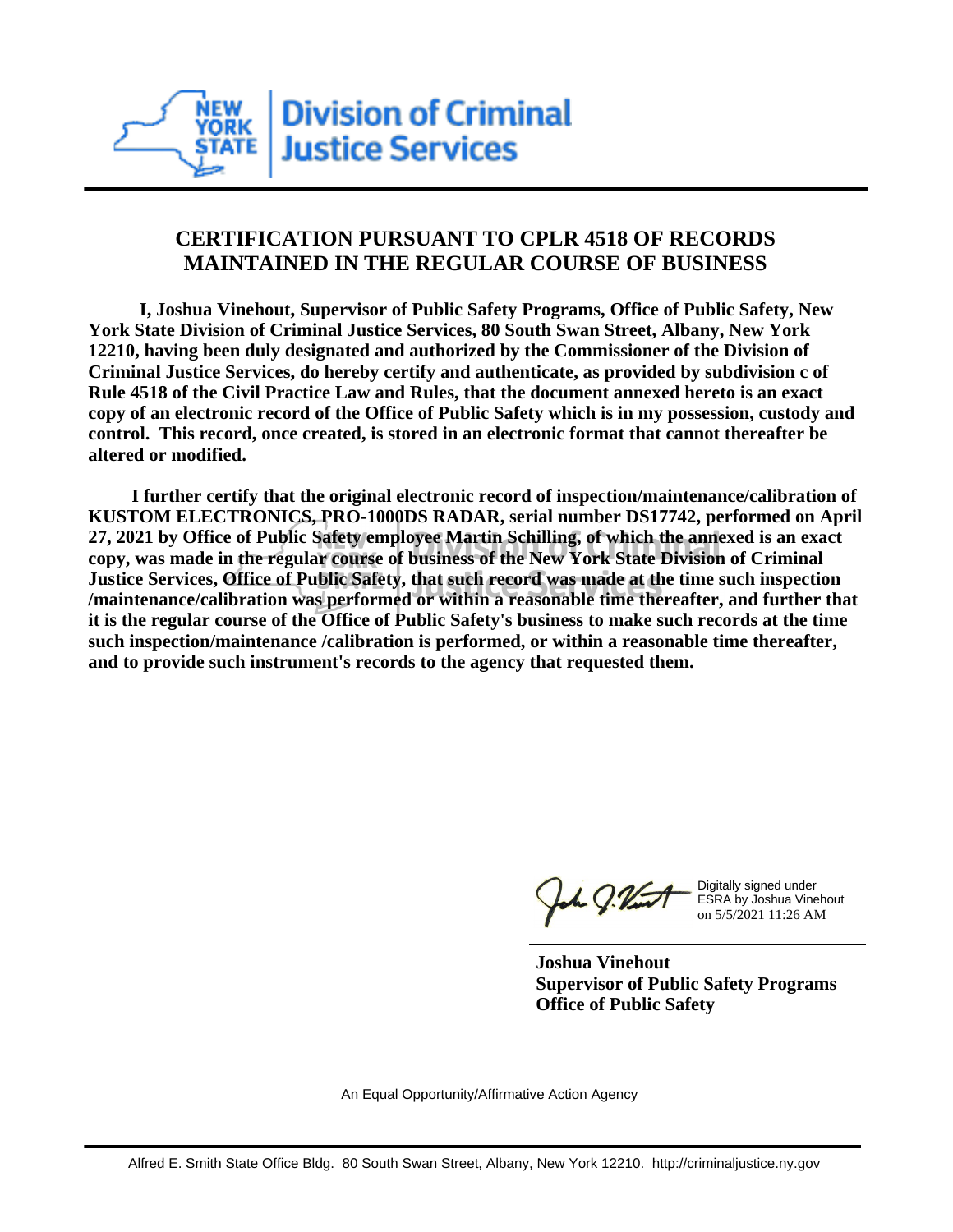## **RADAR RECORD OF INSPECTION / MAINTENANCE / CALIBRATION**

## **Name of Submitting Agency: Wayne County Sheriff`s Office Manufacturer: KUSTOM ELECTRONICS Model: PRO-1000DS Date: April 27, 2021 Serial Number: DS17742**

 **I hereby certify that KUSTOM ELECTRONICS RADAR, model PRO-1000DS, serial number DS17742/ / LA43562 / / LA32973, has been calibrated using standards whose accuracies are established by the National Bureau of Standards, or have been derived by the ratio type of self calibration techniques. Calibration has been effected by controlled tests performed on the date indicated above.**

| <b>Test No</b> | <b>Internal Standard</b>                   | <b>Test Result</b> |
|----------------|--------------------------------------------|--------------------|
|                | 32 MPH                                     | 32 MPH             |
| <b>Test No</b> | <b>Certification Standard (Stationary)</b> | <b>Test Result</b> |
|                | 65 MPH                                     | 65 MPH             |
|                | 35 MPH<br>YORK                             | <b>35 MPH</b>      |
| <b>Test No</b> | <b>Certification Standard (Moving)</b>     | <b>Test Result</b> |
|                | 65 MPH                                     | <b>30 MPH</b>      |
|                | 35 MPH                                     |                    |

**Turning Fork Certification / Date of Certification: April 27, 2021**

| <b>Serial Number</b> | <b>Frequency</b> | <b>Test Result</b> |
|----------------------|------------------|--------------------|
| 2547c                | 4733 HZ          | 65 MPH             |

**The above stated tuning fork has been tested and found to oscillate at 4733 Hertz. It will cause a calibration signal of 65 MPH when used with a Doppler traffic radar operating at 24,150 Mhz.**

| <b>Serial Number</b> | <b>Frequency</b> | <b>Test Result</b> |
|----------------------|------------------|--------------------|
| 33822                | 25⊿1<br>H        | 35 MPH             |

**The above stated tuning fork has been tested and found to oscillate at 2541 Hertz. It will cause a calibration signal of 35 MPH when used with a Doppler traffic radar operating at 24,150 Mhz.**

 **I further certify that the entries made in these records were made at the time that the inspection /maintenance/calibration of the above identified RADAR was performed, or within a reasonable time thereafter.**

 *page 1 of 2* 

Digitally signed under ESRA by Martin Schilling on 4/27/2021 1:09 PM

**Martin Schilling Highway Safety Equipment Technician Office of Public Safety**

**\_\_\_\_\_\_\_\_\_\_\_\_\_\_\_\_\_\_\_\_\_\_\_\_\_\_\_\_\_\_\_\_\_\_\_\_\_**